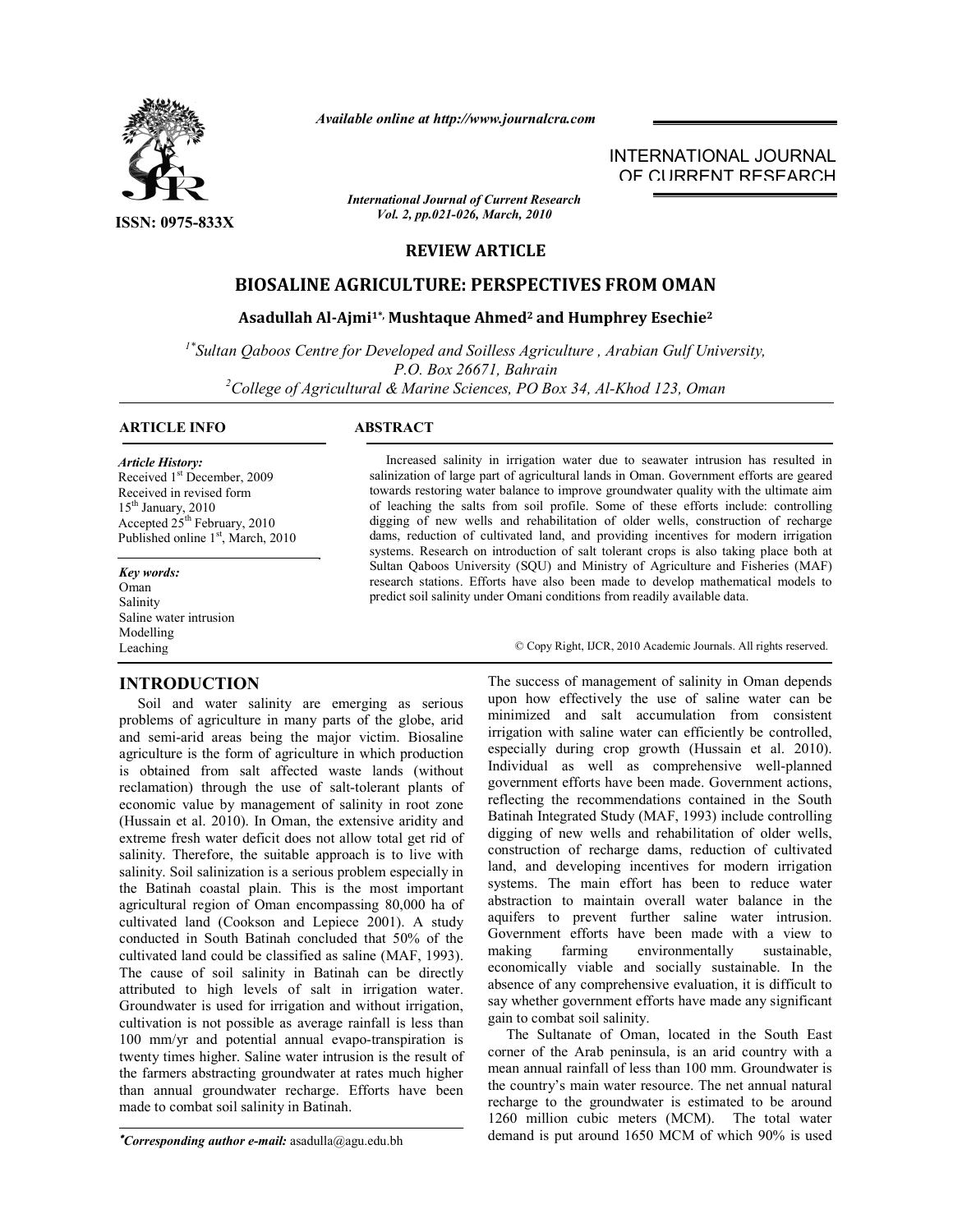for agriculture. The deficit of 390 MCM is drawn from the groundwater reserves. (Abdel Rahman and Abdel Majid 1993). In Batinah, the Mean Annual Temperature is  $28.6$  °C, Relative Humidity is 58%, Wind Speed is 221 km/day, and Sunshine Hours is 9.7 hours/day. Rainfall is very irregular from year to year and some months can be totally dry. The Batinah Plain is comprised of very thick alluvial, marine and eolian sediments (MAF 1993). The last 40 years have seen tremendous growth of modern irrigated agriculture. Excessive usage of groundwater resulted in seawater intrusion into the coastal aquifers and has caused the problem of soil salinity in many parts of the Batinah plain. According to MAF (1993) study, 50 % of the agricultural area in the South Batinah is slightly to extremely saline (EC<sub>e</sub> of  $> 4$  dS/m). Crops grown in this area include date palm, lime, alfalfa, vegetables, fruits, fodder, etc.

#### **Causes of Salinity**

 High temperature and scanty rainfall are always conducive for accumulation of salts in the soil because the salts cannot be leached down completely. The net water movement in the soil remains upwards during major part of the year. The ground water brings dissolved salts with it, evaporates and leaves these salts on the surface or subsurface. Hence, the chances of development of soils saline remained always very high (Hussain et al. 2010). In the agricultural areas of Oman, high salt content of irrigation waters is another important reason for increase in soil salinity. The major disturbance in the salt balance of the root zone soil commenced with the change in the traditional irrigation system where, surface runoff and flood water from valleys (*Wadis*) was used for surface irrigation of small plots bounded by low dikes, and also for recharging the water reservoir at shallow depths. This practice resulted in removal of salts through leaching. Because of increase in irrigation requirements starting in early 70s, the traditional system was replaced with deeper dug wells equipped with motorized pumps (Qureshi 1995). Excessive pumping caused a rapid intrusion of the sea water in the coastal aquifers, deteriorating the groundwater quality. Continued use of this saline groundwater for irrigation is the most important factor in soil salinization of Batinah Coastal Plain which has the nearly half of cultivated area of Oman.

#### **Extent and Nature of Salt Affected Soils**

 The area of the salt affected soils from the General Soil Map of Oman (MAF 1990) is estimated to be 35.2% of the total area (11.07 million ha of the total 31.43 million ha). It has also been reported that 77% of the salt affected soils were Gypsi orthids (gypsiferous) (Qureshi 1995). Such soils are conducive to reclamation in terms of structural stability. According to estimates by Hussain (2005), salt affected area within suitable agricultural land as percentage of total suitable agricultural Land is 70.25%. The main cultivated area of the country is located in the northern coastal plain known as the Batinah region. The South Batinah cultivated lands covers a total area of 27,528 ha with the following salinity statistics: nonsaline (EC<sub>e</sub> of less than 4 dS/m) 50%, slightly saline (EC<sub>e</sub> 4-8 dS/m) 11.0%, moderately saline (EC<sub>e</sub> 8-16 dS/m) 8.1%, strongly saline (EC<sub>e</sub> 16-32 dS/m) 7.6%, very strongly saline  $(EC_e 32-64$  dS/m) 8.3% and extremely

saline ( $> EC_e$  64 dS/m) 14.9% (MAF 1993). The soil pH in South Batinah is moderately to strongly alkaline. Calcium followed by magnesium are the main cations saturating the soil exchange complex. Organic carbon content is low, between 1600 and 3000 ppm and nitrogen content is low, between 190 and 270 ppm. The average topsoil calcium carbonate content is about 30%. For North Batinah around 50% of the total cultivated land is irrigated with water of salinity of above 3 dS/m. Approximately 38% is irrigated with water of >5 dS/m salinity (MAF 1997). In Salalah Plain of the southern region, around 60% of the total cultivated land is irrigated with salinity of above 3 dS/m. Approximately 30% is irrigated with water of >5 dS/m salinity (MAF 1992).

# **Soil salinity research in Oman**

 Although research work conducted in Oman does not suffice the objective but progressing on right directions. Thus, the investigations of the country coupled with data and information from similar case studies can prove highly useful to manage the problems of soil and water salinity and curtail its magnitude if not controlling fully (Hussain et al. 2010).

# *Reclamation of Saline Soil Through Leaching*

 Ahmed *et al.*, (1999) reports the findings from leaching experiments conducted on some Omani soils. Seven samples from two locations in the Batinah coastal area of Oman were analyzed. Repacked soil columns of up to 30 cm in length were used in laboratory experiments to estimate the amount of water required for adequate leaching of salts from the soil profile. Two methods of leaching: continuous ponding and intermittent ponding were investigated. Results show that most of the salt (50- 90%) is removed from the soil profile by the application of water equal in amount to the depth of soil to be leached. The results also show that intermittent ponding method of leaching is more efficient than the continuous ponding method of leaching if initial salinity level is high. Soil samples were also collected to find out the salinity status under drip irrigation. It clearly demonstrates that drip irrigation is very effective in removing salts from soil near the emitters although there is a marked accumulation of salts on the soil surface between emitters.

## *Modeling Soil Salinization in Oman*

 To manage salinity problems in irrigated areas properly, it is necessary to understand in detail the processes that control the movement of water and salt from the surface to the groundwater table, with particular emphasis on the root zone of irrigated soils. In Oman, however, little work has been carried out in developing models based on local field conditions. Al Ajmi et al*.,* (2002) used historical data set coupled with limited direct field measurements to build a model of soil salinization that is based on sound physical concepts, rather than developing a statistical model, and which is capable of being used with limited data available. The objective was to develop a model to explain the variation between farms in soil water salinity, and thus provide a tool for optimizing management practices to control soil salinization. The management practices of particular interest in this respect were the amount and frequency of irrigation, and the sizes of irrigation basins used in the case of the tree crops. Within the farms studied, there was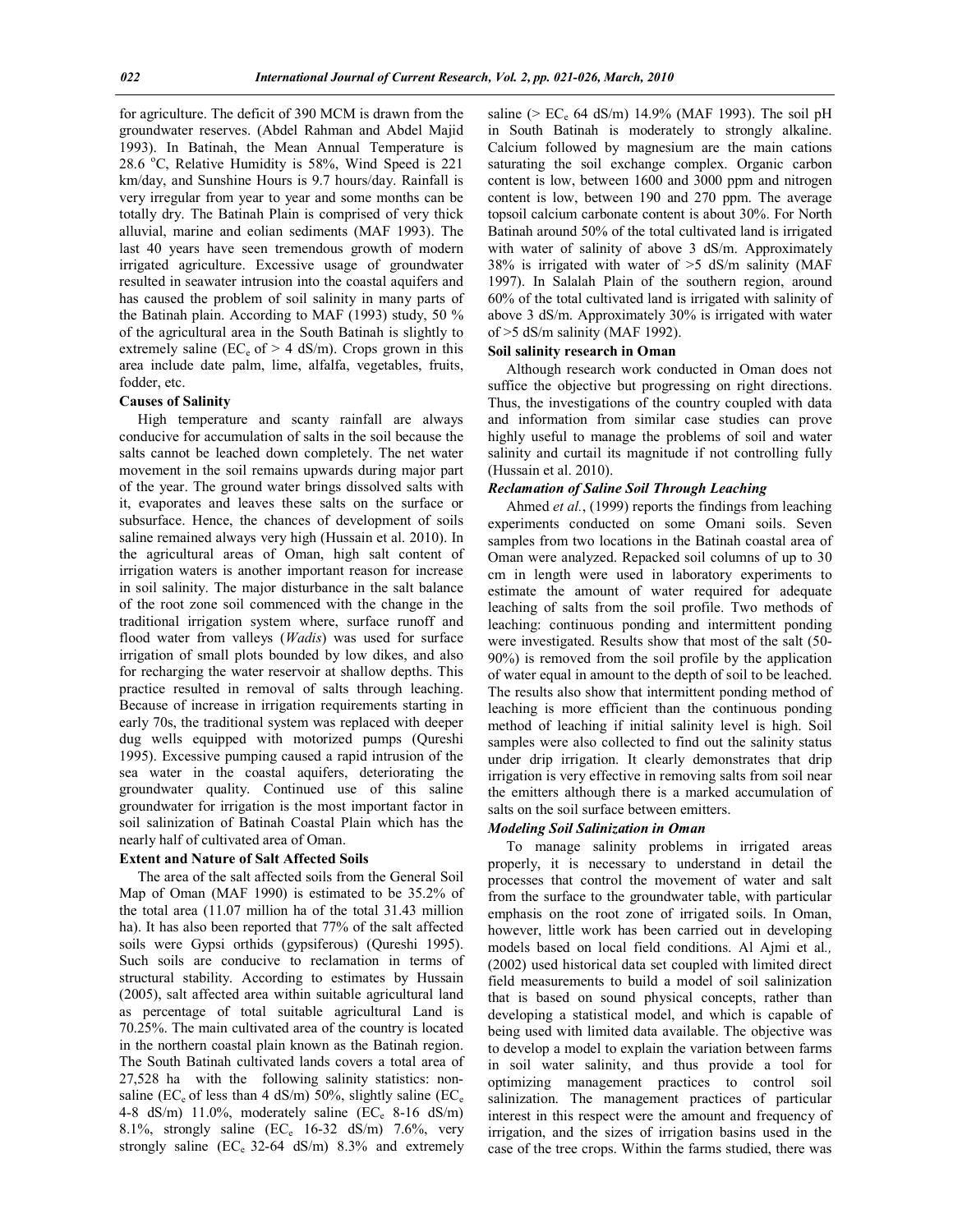wide variation in each of these practices, which is likely to be an important factor influencing the observed variation in soil water salinity. A major challenge was that the analysis had to be based on a combination of very inaccurate information about factors such as the amount and frequency of irrigation, because long-term monitoring was impractical. The objective was to study small farms (rather than research stations) where there are no records kept of information such as irrigation scheduling and no monitoring of factors such as irrigation water quality. Direct measurements were limited to data from soil and irrigation water salinity surveys carried out by the South Batinah Integrated Study (MAF 1993) and the measurements that were made during (1998-1999) as part of the study. A model termed IMAGE (irrigation management model) was developed that could make remarkably good predictions of soil water salinity, with 75% of locations being predicted to within 2 dS/m, in the context of absolute values ranging from 1.93 to 51.1 dS/m. Poorly predicted sites were those with large data uncertainties, or factors such as highly permeable soils where there was large within-basin heterogeneity in infiltration and drainage. Sensitivity analyses showed there to be considerable scope for controlling soil water salinity to within acceptable limits through optimizing irrigation scheduling and the size of irrigation basins relative to the size of the tree canopy.

### **Crop research in Oman**

 The detrimental effects of salinity have been extensively investigated in several crops in Oman. At Sultan Qaboos University (SQU), the crop developmental stages studied were (1) germination, excluding seedling emergence (2) seedling emergence and growth, including hypocotyls elongation and (3) mature plant growth, including re-growth.

# *Germination*

 In a laboratory study initiated to evaluate the effect of salinity and temperature on the germination of alfalfa, it was found that the percentage and rate of germination were severely limited at salinity levels above 12.2 dS/m (Esechie 1993a). The negative effects of salinity on the germination of alfalfa intensified at temperatures above 40 <sup>o</sup>C. The optimum temperature range was  $20 - 25$  <sup>o</sup>C. In a related study with sorghum (Esechie 1993b), seed germination was more tolerant to salinity at germination temperatures of 30 – 40 °C than at 15 – 25 °C, suggesting that genetic differences exist among crops in their resistance to salinity stress at germination. Esechie (1995), in a study involving Sesbania (*Sesbania sesban*) and Snail Medic (*Medicago scutellata*), suggested that the ability of the seed embryo to accumulate less Cl compared to the seed coat in certain crops may explain the differential resistance to salinity during germination. In this study, Sesbania which had lower embryo Cl concentrations had a higher germination percentage than snail medic with a higher embryo Cl concentrations. At the optimum germination temperatures (30 $\mathrm{^0C}$  for sesbania and 20 $\mathrm{^0C}$ for snail medic), the salinity levels that reduced germination by 50% were 18.5 and 15.0 dS/m in Sesbania and snail medic, respectively.

#### *Seedling Emergence*

 Compared to germination studies, relatively little information is available on crop response to salinity stress during seedling emergence. In Sultan Qaboos University Experiment Station, experiments were conducted by Esechie *et al.,* (2002) to investigate seedling emergence in two chickpea (*Cicer arietinum*) species (ILC 482 and Barka local) in response to varied salinity levels and seedling depths. Seeds were sown in potted soil at a depth of 2, 4 or  $\overline{6}$  cm. The salinity treatments were 4.6, 8.4 and 12.2 dS/m, with tap water 0.8 dS/m as control. The interaction between salinity treatment and seedling depth was significant. Hypocotyl injury was implicated as a possible cause of poor seedling emergence in chickpea under saline water irrigation. The longer the hypocotyl was in contact with the soil, the more were its chances of being damaged by salinity. This explains the low emergence in seeds sown 6 cm deep, whereas pregerminated seeds had relatively high emergence percentages. The authors, however, did not recommend the use of pregerminated seeds because of the necessity for special planters, but instead suggested that breeding programs involving the exchange of germplasm may be a better means of alleviating this problem. Chickpea cv ILC 482 obtained from ICARDA in Syria, for instance, was found to be more tolerant to salinity at the germination/ emergence stage than Barka local, a cultivar planted by most farmers in the Batinah region in Oman.

#### *Mature Plant Growth and Re-growth*

 The data presented by Maas and Hoffman (1977) have shown that forage yield from alfalfa decreased by 7.3% for each dS/m increase above 2.0 dS/m in the soil solution. Therefore, at 9.0 dS/m salinity level, not uncommon in the Batinah Coastal region in Oman, 50% yield depressions are expected. In a later study, Esechie *et al.,* (1998) observed that alfalfa exposed to salinity during growth produced less dry matter, less nodules (quantity and quality), and fixed less nitrogen (estimated by acetylene reduction activity) than those growing under nonsaline environments. Omani *Rhizobium*  isolate (*Buraimi*) was more tolerant to salinity than the strains imported from Brazil. Application of N-free nutrient solutions tended to cushion the adverse effect of salinity. The results from the regrowth followed the same trend as those from the primary growth. In a related experiment, shoot and root growth, as well as root: shoot ratios were inhibited by increased salinity, inhibition being more severe in the shoot than the root (Esechie *et al.,* 2002). Addition of nitrate-N or ammonium-N reduced the deleterious effects of salinity, but their effectiveness did not follow a consistent pattern. Ammonium-N was superior to nitrate-N in counteracting the adverse effects of salinity in the first cut (primary growth), but in the regrowth nitrate-N was more effective. The authors suggested that further experimentation was needed to explain this differential response.

 The possibility that the inhibition of leaf growth in alfalfa growing under salinity conditions may be associated with a reduction in ion concentration in the leaf was investigated by Esechie and Rodriguez (1998). Their results show that salinization significantly reduced the fresh weights of the roots, stem and leaves as well as the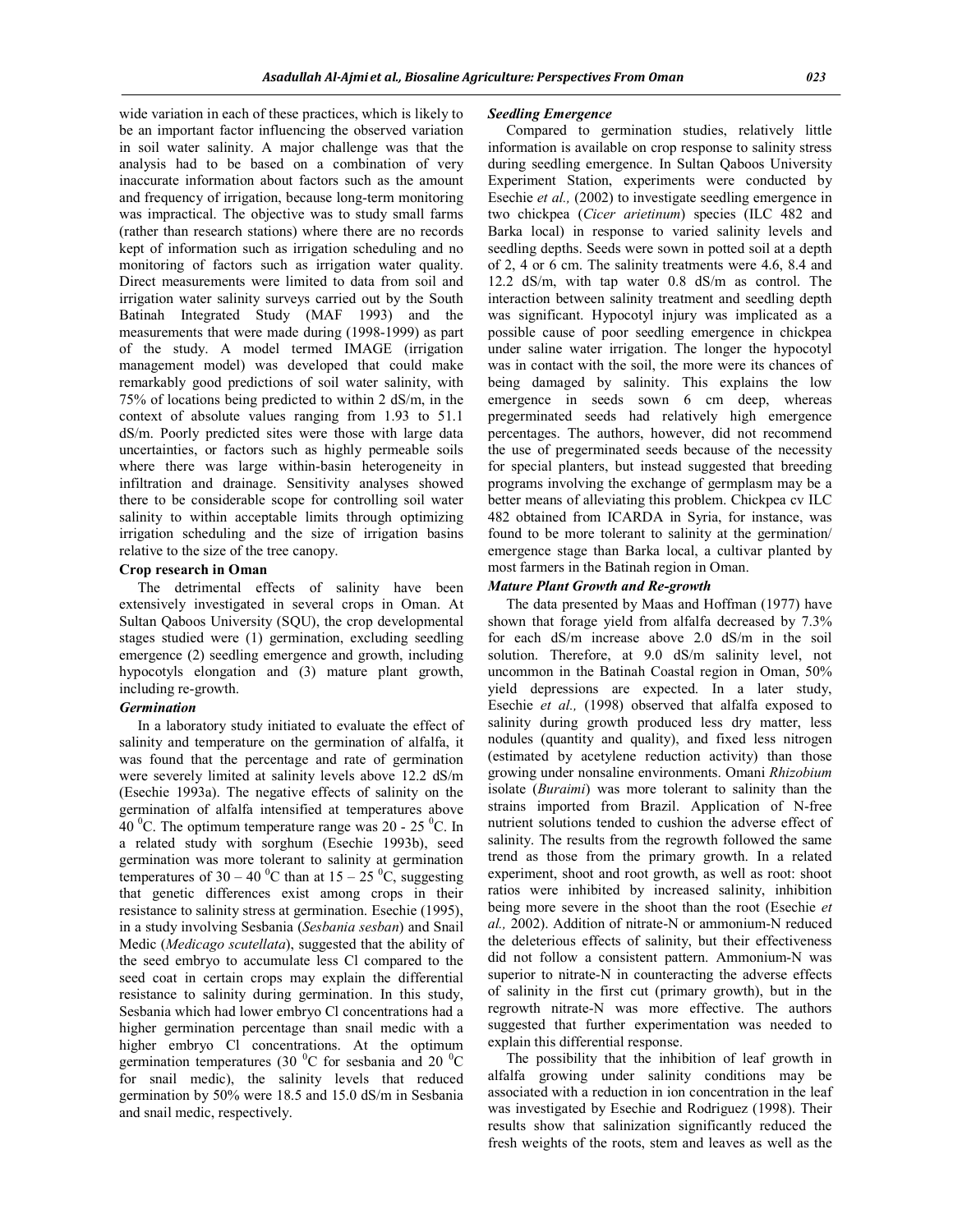concentration of N, K. Ca and Mg in the leaf tissue. With the exception of Cu concentration, which was enhanced by salinity, all the micronutrients (B, Zn, Mn and Fe) had reduced concentration the leaves of salinized alfalfa. The application of an external nutrient solution, especially the full strength solution, produced an increase in leaf growth and leaf nutrient element concentration. On the basis of these results, it was concluded that reduced leaf nutrient concentration may be one of the primary causes of the inhibition of leaf growth that is characteristic of alfalfa growing under salinity stress.

 In a saline environment, plants take up excessive amounts of Na at the expense of K and Ca. In a fieldsimulated study, Esechie *et al.,* (1998) concluded that the imbalance in ion compartmentation (Mg vs Ca, for instance) in alfalfa plant parts may be an important factor in the nutrient deficiency symptoms exhibited by alfalfa growing under salinity stress. They observed that an increase in Na content generally decreased the K content, suggesting an antagonism between Na and K. Esechie *et al.,* (2002), in a recent study, found that the cationic sums in alfalfa petioles were constant when alfalfa was subjected to salinity treatments of  $0.0 - 6.4$  dS/m and 8.2 – 12.2 dS/m. Based on these results they concluded that the *cationic constancy* rule proposed by Bear and Prince in 1945 may have a potential in identifying the salinity levels that may seriously affect the normal growth and yield of alfalfa.

## *Use of saline oil production water for agriculture*

 Large quantities of water are usually produced in conjunction with oil production in Oman. Because this water is saline and heavily contaminated with oil, it is not suitable for domestic or agricultural uses. A short-duration comparative study on the effects of using treated oilywater and fresh water on soil physical properties has been performed (Al-Haddabi *et al.,* 2003). It was found from this study that the use of treated oily-water caused a sodicity problem, which has adverse effects on the soil physical properties of the soil such as infiltration rate, saturated hydraulic conductivity and pore size distribution. The reduction in the saturated hydraulic conductivity reached up to 43% of the initial value. The volume of large pores was reduced whereas the volume of small pores increased when treated oily-water was used. These results suggest that disposal of treated oily-water through irrigation and land spreading will be difficult. Impact on soil properties after long-term exposure to such waters needs to be investigated.

 A short-term study using production water on plants was also conducted. Rhodes grass, Alfalfa, and Barley were used. The chlorophyll reading and dry weight of stems and roots per plant were used as growth indicators. After seeds were planted, all the plots were irrigated with tap water for 28 days, then treated production water for 35 days, tap water for 5 days and then 25 days with treated production water. The control plots continued to be irrigated using tap water. Generally, the chlorophyll readings were slightly higher in the tap water control plots, but there was no significant difference. Concerning the dry weight of stems and roots, no significant differences were seen as well, and no stunted growth or

diverse impact resulting from salts in the treated water was observed.

# *Learning from others, a comparative analysis of salinity management in Oman and Australia*

 There are similarities between the salinity situation in Oman and Australia. Agricultural practices have resulted in soil salinity, salinity has caused severe hardships for farmers, and the process has been relatively rapid (very fertile land becoming saline within a span of 10-20 years). However, there are also dissimilarities. These include physical drivers (elevated groundwater level is the main reason for salinity in Australia whereas in Oman it is due to application of saline groundwater) as well as social elements. The latter include the small size of Omani farms compared to Australian farms, and large differences with regards to application of modern technology in farming, economic and educational levels of farmers. The presence of large number of non-Arabic speaking expatriate farm workers in Oman is also different to rural Australia (which tends to have fairly homogeneous social groups), and has important implications for communication and technology transfer.

 The Land and Water Management Plan concept applied in Australia could be a useful model for managing soil salinity in Oman if it is adjusted to meet local requirements for socio-economic and cultural reasons (Hoey et al., 2002). In such plans, scientific assessments and modeling, linked to socio-economic considerations, are the basis for developing salinity management strategies for long-term environmental sustainability. Partnership between government and private enterprise underpins these plans.

 Lessons learned in Australia with regards to development and implementation of Land and Water Management Plans could bring large benefits to the farmers in Batinah. 'Technology transfer' and scientific exchange would be a valuable first step in this process. This is not to say that the land and water management process has all the answers by any means. The process of development and implementation of the plans in Australia was relatively long, and testament to the difficulties encountered. However, it is certainly worth investigating as to whether such an approach is indeed suitable for Oman.

# **Future directions**

#### *Research*

 As has been reported earlier in this paper, variation in salinity tolerance exists not only between crop species but also among cultivars of any given species. Therefore, possibilities exist for traditional breeding programs where selection for salt tolerance among species can be made. Success in these breeding programs must involve an extensive collection of wild native species. Additionally, the level of desired improvement in a chosen crop as well as the criteria for selection must be well defined. Many breeders are, however, reluctant to use wild germplasm because it takes a long time and many backcrossing cycles to remove the undesirable traits that are linked with the desirable traits.

 Although traditional breeding approaches have been reasonably successful in other parts of the world, we propose that this be integrated with physiological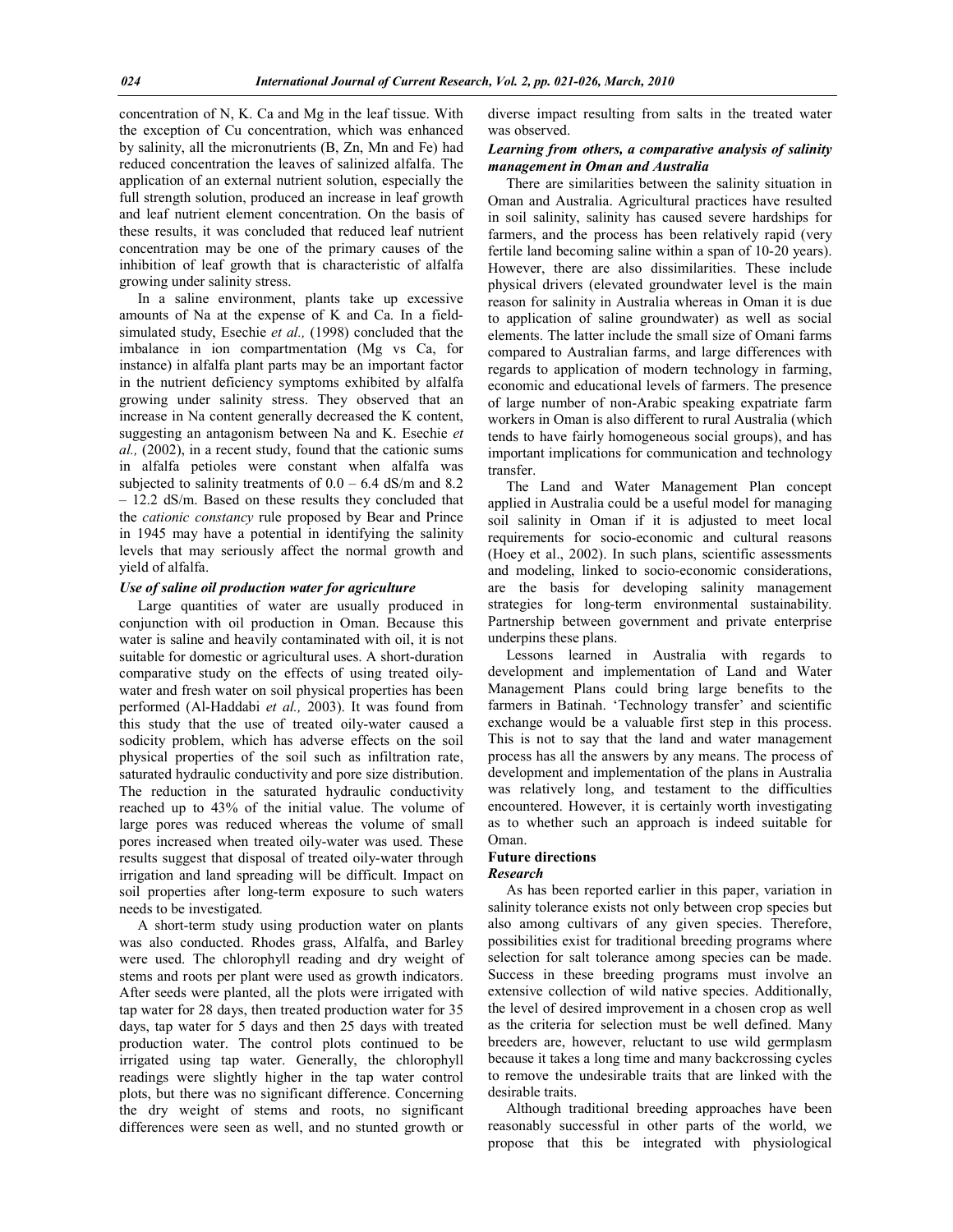research. In a recent study, Al-Hinai *et al.,* (2003) used random amplified polymorphic (RAPD) DNA analysis to study genetic diversity in several alfalfa cultivars from different parts of Oman. With appropriate DNA markers, this research could be used to tag the physiological components of salinity tolerance. We propose that RAPD<br>and perhaps RFLP (restriction fragment-length and perhaps RFLP (restriction fragment-length polymorphisms) be integrated into breeding programs for the genetic improvement in salinity tolerance in crops in Oman.

 Among the Chenopodiaceae, mainly *Atriplex, Salicornia* and *Kochia,* there exist several species with remarkable adaptation to drought and salinity. Some of these crops are used for forage. Research on *Atriplex* has been carried out on a limited scale at the Ministry of Agriculture and Fisheries (MAF) in Oman. We propose that a collaborative research program involving Sultan Qaboos University (SQU) and MAF be developed where large scale adaptability trials of these crops could be done. In Egypt, several species in the genus *Juncus* have been shown to be salt tolerant (Zahran *et al.,* 1979). They are fiber-producing, and have the potential for cultivation on salt-affected nonproductive lands. Research on this crop for possible introduction to the saline farmlands at the Batinah Coastal Region in Oman is recommended.

#### *Extension*

 Leaching of salts in the rhizosphere is probably the most effective method of alleviating the impact of salinity on crops. The Sultanate of Oman is not endowed with much water resources, therefore this method is not feasible. In lieu of this, Extension Officers should encourage farmers to grow crops that are relatively salttolerant. Carrot (*Daucus carota* L.), for instance does not tolerate salinity, so the extension officer should discourage farmers in salt-affected farmlands from growing this crop. Forage oats, rye and barley are tolerant to salinity and the cultivation of these crops as annual forage crops should be encouraged, especially at the Batinah Region. Seed should be supplied to farmers free or at highly subsidized rates. Farmers should be informed about the advantages and disadvantages of sprinkler, flooding and drip irrigation systems.

## *Training & Education*

 Extensive research programs on salinity have been carried out at Sultan Qaboos University over the years. There is a need for a closer interaction between SQU and MAF so that extension workers can take advantage of the research results and protocol in SQU. Several Omani graduates are doing postgraduate degrees on aspects of salinity at SQU and many more will join the program in the near future. Opportunities for training also exist for graduate students from other countries. Conferences and workshops on salinity should be held more regularly at SQU.

# **CONCLUSION**

 Soil salinity is a serious threat to Omani agriculture. Livelihood of large number of farmers is at stake if the problem is not confronted head-on. Water management practices have been the major focus in terms of management of this problem. Biosaline agriculture in terms of development and introduction of new crops and

salt-tolerant varieties of existing crops should be given priority along with the water focused solutions. On-going research and government initiatives need to be strengthened to make any significant improvement in the salinity situation in Oman.

# **REFERENCES**

- Abdel Rahman, H.A. and Abdel-Majid, I.S. 1993. Water Conservation in Oman, *Water International,* 18, pp 95- 102.
- Ahmed, M., Al-Rawahy, S.A., Al-Kalbani, M.S. and Al-Handaly, J.K. 1999. Leaching potential of some Omani soils: soil column and drip irrigation studies. *Journal for Scientific Research, Agricultural Sciences*, 4(2), 65–70.
- Al-Ajmi, A., Nortcliff, S. and Simmonds, L.P. 2002. IMAGE; a physically based one dimensional irrigation management model for soil salinity control. *Soil Use and Management* 18, 184-190.
- Al-Haddabi, M., Ahmed, M., Kacimov, A., Rahman, S. and Al-Rawahy, S. 2003. Impact of treated wastewater from Oil Extraction Process on Soil Physical Properties. *Communications in soil science and plant analysis*, vol 35 (5 & 6), 751-758.
- Al-Hinai, S., Esechie, H.A. and El-Kharbotly, E. 2003. Random amplified polymorphic DNA analysis of local alfalfa germplasm. Paper presented at the *Annual Meeting of the American Society of Agronomy* held in Denver, USA (Nov 2-6, 2003)
- Aslam, M. and Skogerboe, G.V. 1995. Irrigation system salinity management modeling. *Water Resour. Dev*. 11: 261-272.
- Bear, F. E. and Prince, A. L. 1945. Cation equivalent constancy in alfalfa. *J. Amer. Soc. Agron.* 37: 217-22.
- Biosalinity News. 2004. Oman: Review of Ministry of Agriculture and Fisheries salinity research. *Newsletter of International Center for Biosaline Research (March 2004),* Dubai, UAE
- Cardon, G.E. and Letey, J. 1992b. Soil-based irrigation and salinity management model. II. Water and solute management calculations*. Soil Sci. Soc. Am. J*. 56: 1887-1892.
- Cookson, P. and Lepiece, A. 2001. Could date palms ever disappear from the Batinah? Salination of a coastal plain in the Sultanate of Oman. *Water in the Arabian Peninsula*: 221-235.
- Esechie, H. A. 1993a. Interaction of salinity and temperature on the germination of alfalfa cv CUF 101. *Agronomie* 13: 301 – 306.
- Esechie, H. A. 1993b. Interaction of salinity and temperature on the germination of sorghum. *J. Agron. Crop Sci.*172: 194 – 199.
- Esechie, H. A. 1995. Partitioning of chloride ion in the germinating seed of two forage legumes under varied salinity and temperature regimes. *Commun. Soil Sci. Plant Anal.* 26: 3357 – 3380.
- Esechie, H. A. and Rodriguez, V. 1998. Ion compartmentation in salinity stressed alfalfa seedlings growing under different temperature regimes. *Commun. Soil Sci. Plant Anal.* 29: 2607 – 2618.
- Esechie, H. A., Rodriguez, V. and Elshafie, A. 1998. Biomass production, nodulation and acetylene